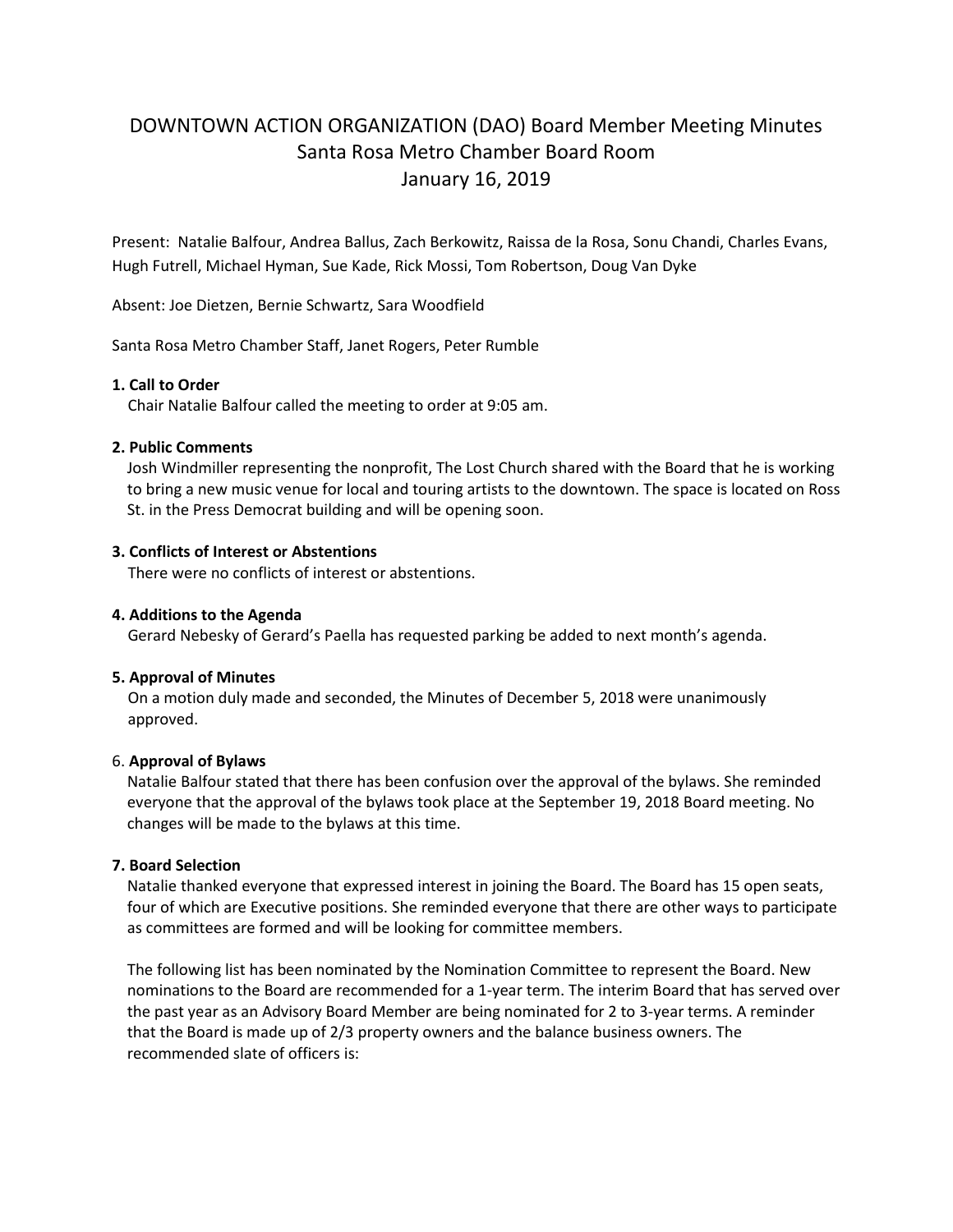| 1-year term Andrea Ballus, Sift Dessert Bar & Jade Room, Business Owner |
|-------------------------------------------------------------------------|
| 1-year term Sue Kade, La Vera Pizza, Property + Business Owner          |
| 1-year term Joe Dietzen, Business Owner                                 |
| 1-year term Sara Woodfield, Architect, Property Owner                   |
| 1-year term Raissa de la Rosa, City of Santa Rosa, Property Owner       |
| 2-year term Bernie Schwartz, California Luggage, Business Owner         |
| 2-year term Doug Van Dyke, E.R. Sawyer, Property + Business Owner       |
| 2-year term Michael Hyman, Property Owner                               |
| 2-year term Rick Mossi, Exchange Bank, Property Owner + Business Owner  |
| 2-year term Zack Berkowitz, Co., Property Owner                         |
| 3-year term Charles Evans, Property Owner                               |

On a motion duly made and seconded, the nominations for the 2019 Board Officers positions were unanimously approved.

# **8. Service and Safety Officer RFP**

 Hugh Futrell reported that an RFP was sent out to request services for Safety and Service Officers. Hugh reminded the Board that 2/3 of the budget is allocated for safety and service. Only one company that applied, Streetplus provides both services. Streetplus has contracts in San Francisco, Berkeley and Reno, along with many other locations throughout the states. Services include cleaning, safety, and hospitality. Cleaning includes pressure washing, trash can clean cleaning, graffiti and more. The company hires locally and provides extensive training to its staff along with detailed reporting. The Executive Committee and several stakeholders met with Streetplus to discuss details and review services. Chair Balfour asked the Board for authorization for the Executive Committee to execute the contract once the details are worked out. On a motion duly made and seconded, and unanimously approved the Board authorized the Executive Committee to go into contract with Streetplus. Gerard of Gerard's Paella offered to host a meet and greet for the new service and safety officers once they begin service.

### **9. Committee Update**

### **Marketing & Communications**

 Sonu reported that the Marketing & Communications Committee met and is very excited to work with the DAO on the branding guide and to finalize the logo. They also plan to work on a communication strategy to work with the businesses to let them know what the district is doing and how to communicate this out. The committee is aware that there is not a lot of funding for marketing and plans as part of its goal to fundraise. Goal is to move very quickly. Sonu asked for a motion to authorize the Marketing & Communications Committee to have the authority to make a recommendation on the selection of the logo which will then go to Executive Committee for final approval. On a motion duly made and seconded, the motion was unanimously approved.

### **10. Establish Design and Improvement Committee**

 Hugh spoke about the importance that the physical environment continually be updated and maintained. It is important the DAO take the lead and that people coming downtown feel safe, and the environment is clean and beautiful. Hugh stressed that a baseline service must be established and the city needs to help as we go forward. Hugh suggested that a committee be formed to support this effort. A motion was duly made and seconded, and unanimously approved that a Design and Improvement Committee be formed. Chair Balfour appointed Hugh Futrell Hugh Futrell as the chair of the committee. If anyone is interested on serving on the committee